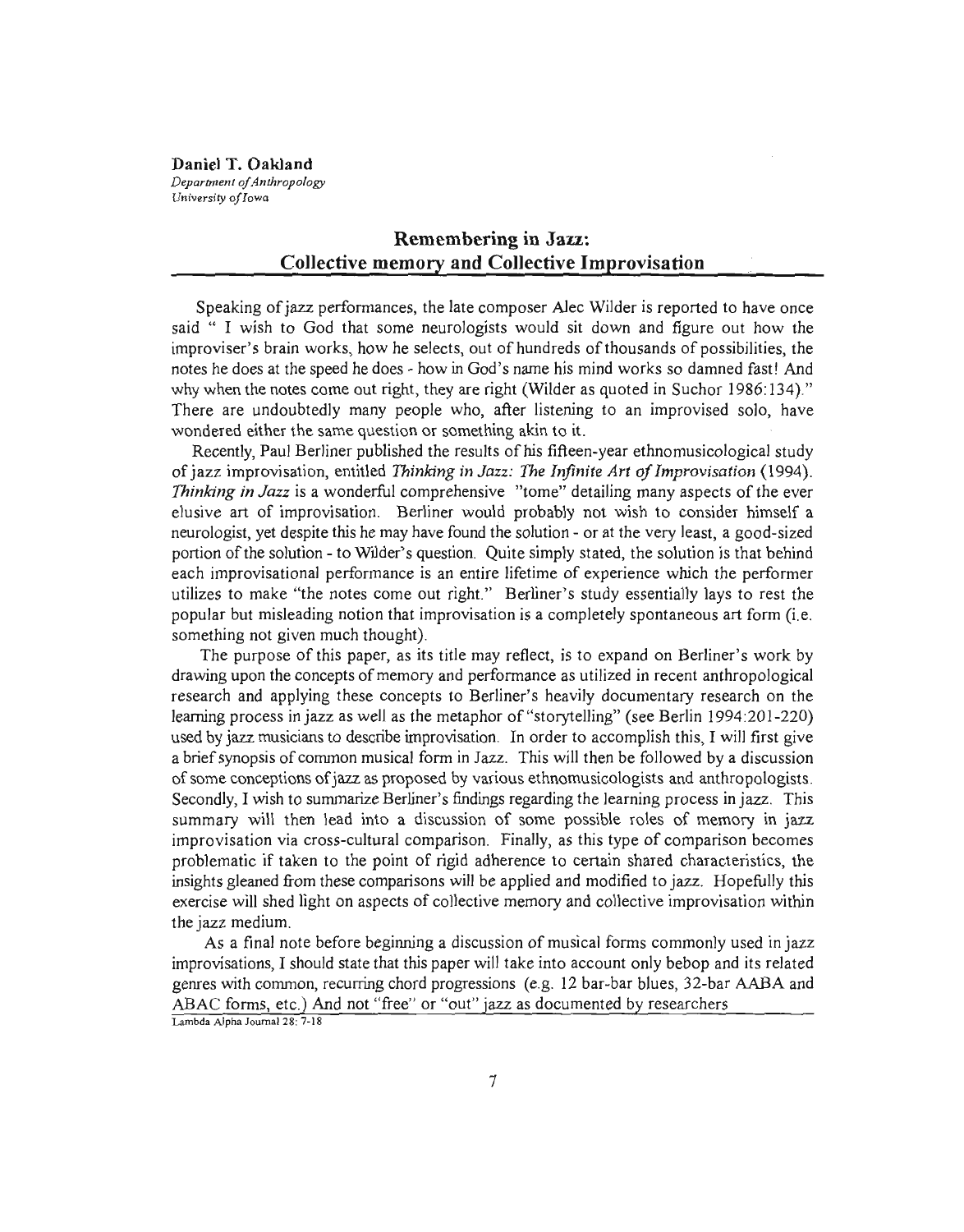such as David Such (1993). I emphasize that the reason for this is not to exclude "free" jazz from being considered a form of jazz. This omission exists only as a result of the fact that although more memory undoubtedly plays a major role in this genre of jazz compared to "mainstream" jazz, "free" jazz deliberately attempts to release itself from the constraints of song structures imposed on jazz standards and similar pieces of music. While the relevance ofthe subsequent discussions to "free" jazz becomes debatable in regard to some aspects of this paper, some ofthe principles generated in what follows could be applied to "free" jazz.

### Some **Thoughts on** Jazz

Jazz improvisation is unique and a little bit surrealistic in that it creates something new and different while using traditional components. Jimmy Heath and John Coltrane both expressed amazement at how Dizzy Gillespie could begin the tune "I Can't Get Started" differently every time he played it (Berliner 1994:269). Indeed, in the majority of jazz performances well-known traditional compositions are used as "vehicles" for improvisation (Berliner ] 994 :63) ).

In bebop and its related genres, the structures and chord progressions of popular songs as well as 12-bar, 24-bar, etc., blues progressions are used quite frequently for these "vehicles". The "popular" song structure used by jazz musicians is almost always the 32-bar AABA form with each section comprising an eight bar phrase. These pieces are exemplified by such songs as Vernon Duke's "I Can't Get Started", mentioned earlier, and George Gershwin's "I Got Rhythm". In contrast, blues songs often vary more in their structure than popular songs, but do have regular, repeating chord progression as well. For example, the 12-bar blues has an AAB structure with each section consisting offour measures. Often times jazz performers will begin and end the song by playing the "head" of the tune - that is, the recognizable melody associated with the song. During the middle ofthe piece, the musicians play improvisational lines over the chord progression ofthe song. When jazz musicians create new songs, the chord changes of previously composed songs are often "recycled" into the new musical piece. For example, Charlie Parker's "Mohawk" is really Ray Noble's "Cherokee" with a different melody, and the alto saxophonist's "Kim" is a "recycled" "I Got Rhythm."

When jazz musicians "solo" (this word is a bit misleading and will be dealt with later in this paper) over a set of chord changes known by all of the accompanying musicians, the participants (including the audience) are well aware of "what to expect next" in regard to the progression of chords in a song. In other words, those accompanying the soloist(s) are providing a foundation for the song that, in most cases, everyone is familiar with. These accompanists could theoretically play the underlying chord progressions ofthe song while the soloist continues to improvise "over the top."

Thomas Brothers has compared this concept of improvisation over an underlying preconceived structure to the music of the souther Ewe people of Ghana (1994). Ewe musicians divide themselves into two rhytlunic groups during the performance" one which plays a cyclical underlying pattern and another which plays improvised lines over the cyclical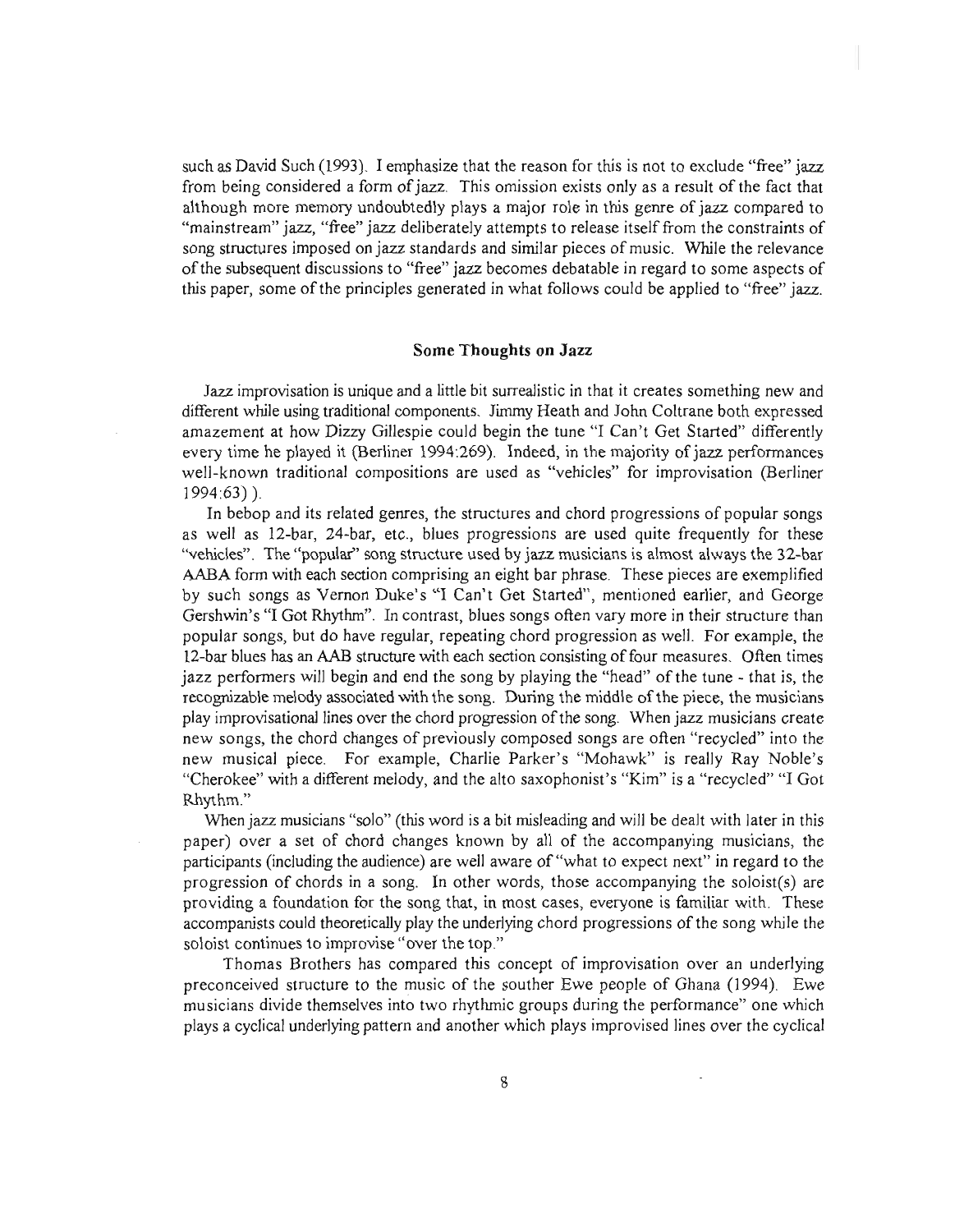foundation. The soloing group is perceived by the Ewe as being both connected to, and yet detached from, the cyclical foundation (Brothers 1994:488). Brothers argues that this musical style is very similar to the manner in which a jazz soloist improvises over the accompanying cyclical chord progression. Thus, by way of analogy,

"The jazz soloist relies mainly on correct hannony (i.e. consonance, playing the melody without variation) for achieving agreement with the cycle and on details of phrasing (i.e. dissonance, "blue notes", and extra musical "mimicking") for achieving disagreement...the soloist's melody is perceived in terms of the cycle (Brothers 1994:489- comments are mine)."

In this manner, the improvised line is both connected to and detached from the chordal foundation. Quoting Duke Ellington's view on dissonance injazz: "Dissonance is our way of life in America. We are something apart, yet an integral part (Brothers 1994:503)." Brothers concludes, "Perhaps the paradoxical play between connection and detachment...has something to do with the experience of Afiican-Americans as a minority group in the United States (Brothers 1994:503)."

Brothers notion of the improvisation (or on a higher allegorical level, the musician) as being both connected to and detached from the underlying structure (or society) is a concept which seems to fit rather nicely under Victor Turner's idea of "liminality" - that is "betwixt and between", or neither this nor that, yet both simultaneously (Turner 1967:93-111). This concept of liminality seems to be rather popular as others have come to the same conclusion while applying Turner's term (or similar terms) to different aspects of jazz.

Ethnomusicologist Ingrid Monson is a second example of those who have applied the liminal concept to jazz. In an article titled "Doubleness and Jazz Improvisation: Irony, Parody, and Ethnomusicology," Monson argues that "opposing aesthetics" (e.g. "Being serious/playing [swing]; cleanliness/dirtiness; knowing ruleslbreaking them [1994:291]") and "the heterogeneity ofmusical elements found in jazz improvisation [are] deeply related to the heterogeneity of African-American cultural experience (Monson 1994:311)." Similarly, Frank Salamone writes "jazz is not simply West Afiican and the tension produced by its essentially [European and Afiican] dual heritage is compounded many times over through a series of contradictions within the music itself...Out of that tension comes much of the creative force for jazz (1988:97)."

While the works of these three authors do have much to offer any ethnomusicological discussion ofjazz, the similar conclusions of these arguments are a bit problematic. Even though jazz is without doubt strongly African-American in its heritage and could be taken by many to metaphorically represent the social role ofa minority group in American society, I do not believe this meaning to be inherent in the music. Consequently, I find anthropologist Ann Beeson's article on the narrative qualities of jazz to be rather enlightening both in its own right as well as in its potential for "pulling" useful concepts out of the aforementioned articles - avoiding becoming entangled in the sticky matters of race and to "whom" jazz belongs." Beeson's concept ofthe tradition/innovation paradox is one which, for the most part, avoids racial issues while still managing to consider the musical heritage.

Beeson has stated that jazz musicians are victims of a paradox common in many forms of art: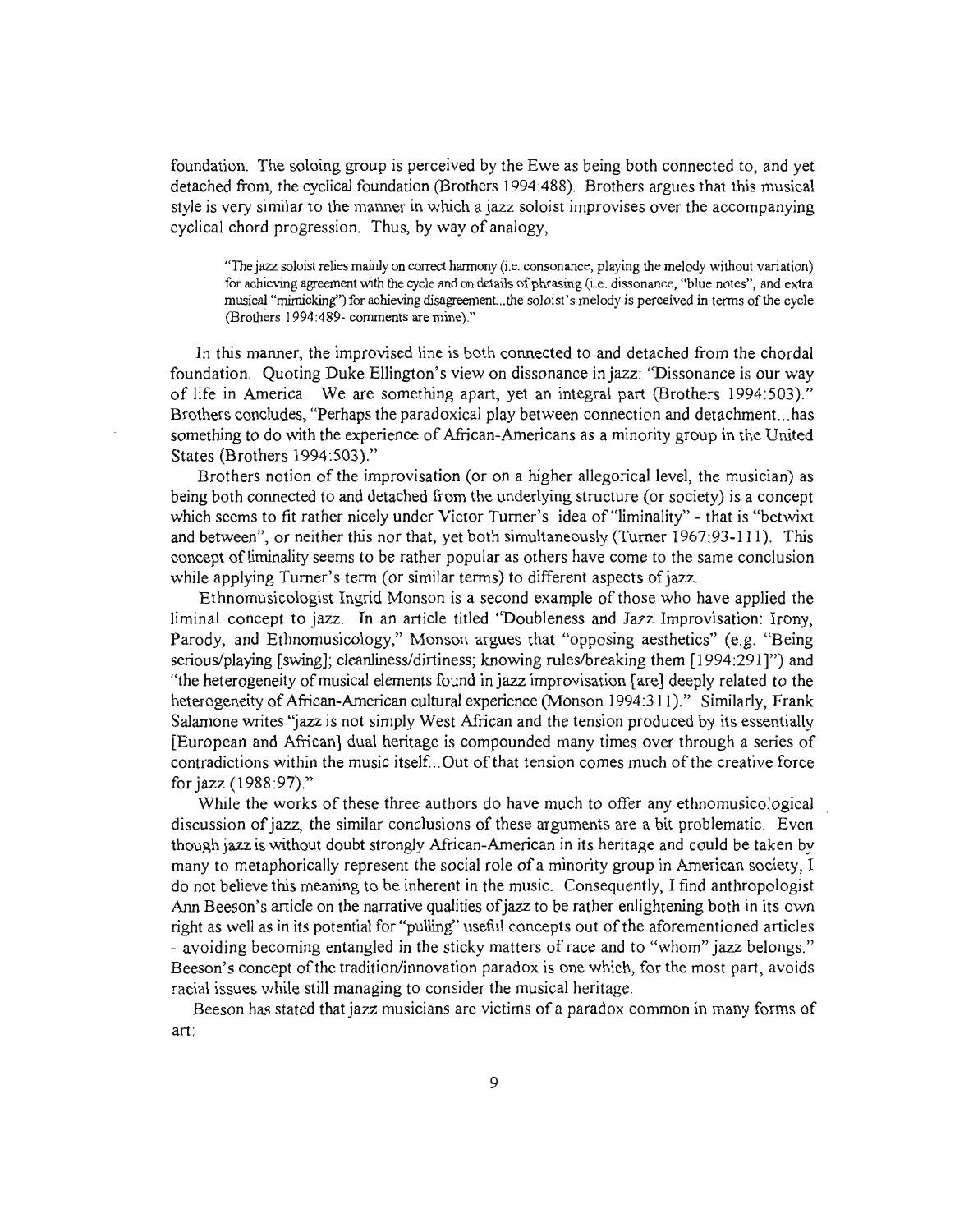"On the one hand, spontaneity and creativity are highly praised. On the other hand, jazz players show a strong respect for the past in their art, and a deference to legendary players is considered appropriate and necessary in the creative learning process. Aesthetic tensions like the tradition/innovation dialectic keep the music vibrant and alive (Beeson 1990:2)."

Likewise, Frank Salamone also perceives this paradox as one which "combinations of awesome, weird, and wonderful new things [are] made up from scraps of old elements (Salamone 1988:94)." Keeping this tradition/innovation paradox in mind, I hope that a brief overview ofBerliner's findings on learning processes in jazz will further height understanding ofjazz and jazz improvisation.

# **Learning the Changes**

Education, whether formal or informal, is a major part of becoming assimilated into any culture, and jazz musicians are not an exception to this seemingly universal observation. "For almost a century, the jazz community has functioned as a large educational system for producing, preserving, and transmitting musical knowledge, preparing students for the artistic demands of a jazz career through its particularized methods and forums (Berliner 1994:37)." Berliner lists some of the methods by which the student of jazz learns "how to play jazz" as: "hanging out" with both local musicians and those in town for a gig, on vacation, passing through, etc.; attending "jam sessions" with peers in the community and occasionally with professional musicians who may be "sitting in" on the performance; becoming apprenticed to a mentor in the jazz community or enrolling in and receiving instruction from an established musical institution; and perhaps most importantly, intensively watching and listening to jazz musicians (Berliner 1994:36-59).

This last method, listening and watching, is the method which I wish to put emphasis on in this paper. Students ofjazz, especially those studying in the years before written notations for jazz pieces became popular, have often learned primarily by oral/aural means. Even today, students often treat recordings of their favorite artists as "formal educational tools (Berliner 1994:58)" which enable them to memorize and "play along" with their idol's solos.

"Eventually, students anticipate and recreate the solo's every nuance, blending their performance of the solo inextricably with all the other parts on the recording. Breathing together, following the same line of musical thought, and experiencing the same sense of urgency and shades of feeling that motivated the soloist's initial expression, young performers become engaged in an intimate union with their idols (Berliner 1994:97)."

After such an "intimate union" jazz musicians are not likely to forget the solo. Berliner remarks on the "phenomenal long-term memories" which allow some performers to recall their favorite solos note-for-note (perhaps in some case, "blow-by-blow") even after thirty years and more (Berliner 1994:111).

Watching jazz musicians at clubs or informal jam sessions is another way in which students learn by imitation. Calling upon the research of ethnomusicologist John Blacking, John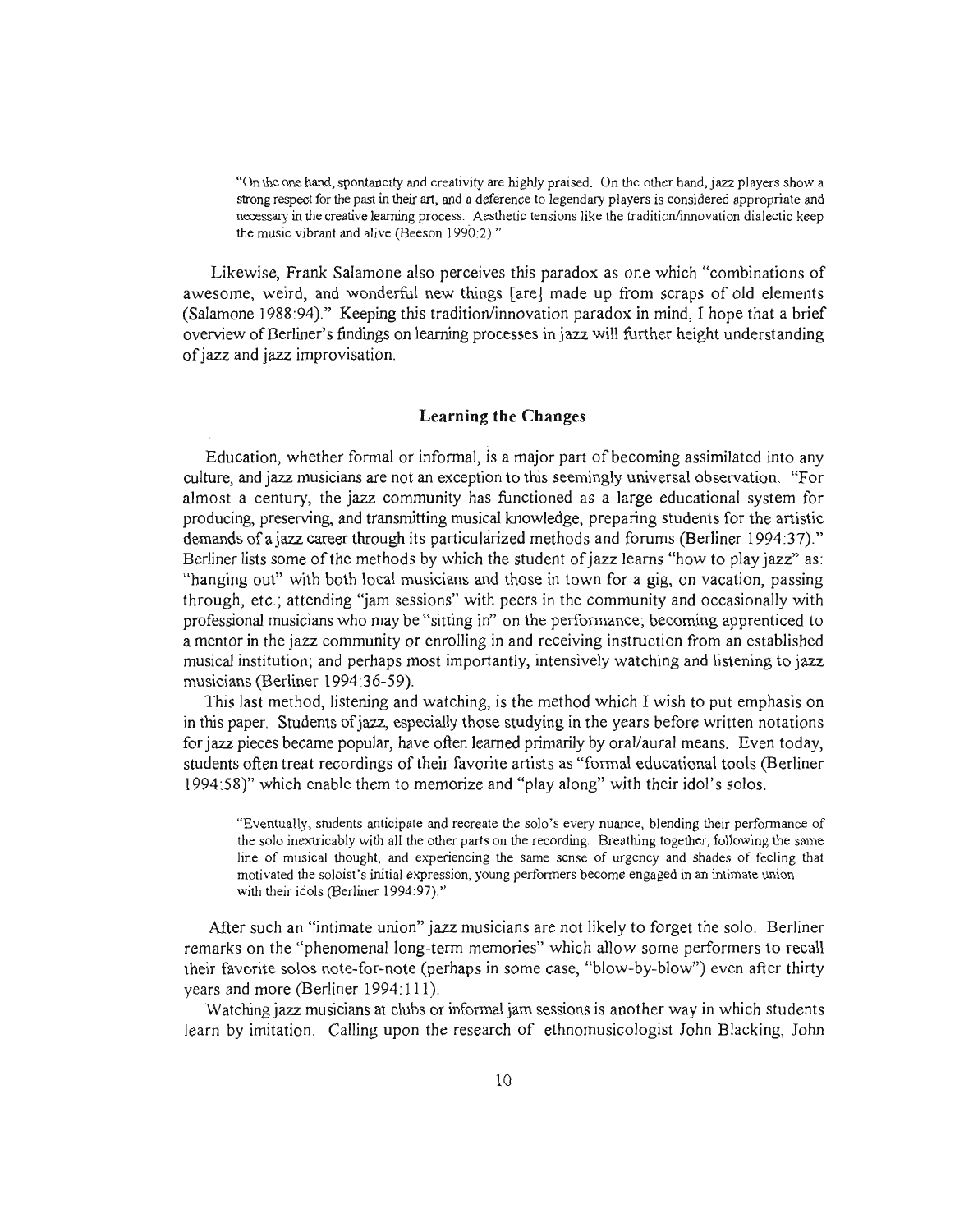Murphy hypothesizes that the influence of one's musical idols "might work as much through motor memory as it does through musical memory (1990:18)." Memory works in other mysterious ways as well. Berliner recounts one incident in which he was practicing a line on trumpet repeatedly, when suddenly "I found myself playing another phrase altogether, one that I had practiced months earlier and then abandoned (1994:208)." The reason for this was that the inadvertent phrase and the intended phrase both began with the same fingering pattern; this resulted in the intended phrase triggering the previously "abandoned" phrase. In another instance, a tenor saxophonist interviewed by Berliner commented on how at times he plays a pattern that seems new and original to him, realizing later that it was something he heard on a record somewhere (1994:196). In other cases, jazz musicians purposely make reference to other musicians through musical quotation or imitation. This reference could be made for a variety of subjective reasons discussed later in this paper, but in John Murphy's analysis of a solo by Joe Henderson (Murphy actually consulted the tenor saxophonist) which quoted a Charlie Parker melody, it is frequently out of admiration for one's influences  $(1990:13)$ .

At times pupils may even go to the extreme ofimitating their idol's personal (as opposed to musical) style, manner of dress, etc., teetering on the "verge of idolatry (Berliner 1994:40)." The jazz community frown upon excessive musical and personal imitation, however, as one of the essential "rites of passage" for the up-and-coming jazz musician is to find his or her own "voice" both musically and personally. "On a grand scale of judging the overall contribution ofthe artist to jazz, a fundamental criterion for evaluation is originality (Berliner 1994:273)." Pianist Walter Bishop, Jr. sees the career of the jazz musician as being composed ofimitation, assimilation, and finally innovation (Berliner 1994:273). This reflects Beeson's conception of the tradition/innovation paradox quite well. Jazz musicians must learn the ways of the past, and for much of their formative years, they play jazz in the shadow ofthose who have come before them. Yet at some point during their lives, in order to truly contribute to the art fonn, they must invent something new while paying reverence to their precursors at the same time, for" the identity of the genre is continually rejuvenated and metamorphosed through its *opposition* to social boundaries and stagnant fonns (Beeson 1990: 13 - original emphasis)

## Memory and Storytelling in Jazz

Paul Berliner refers to Jazz improvisation as "storytelling" both in the sense of structure many improvisers impose upon their creations as well as in the sense of developing a unique voice in order to tell a "new" story. Unfortunately, there is not much in the way of analysis regarding this storytelling metaphor in *Thinking Jazz.* I believe that this concept of storytelling could be further expanded upon with beneficial results. In this section, I propose two analogies which, in my opinion, enable Berliner's storytelling metaphor to become more potent. In order to discuss these analogies, however, I find it necessary to expand on Beeson's view of semantics and semiotics as applied to jazz.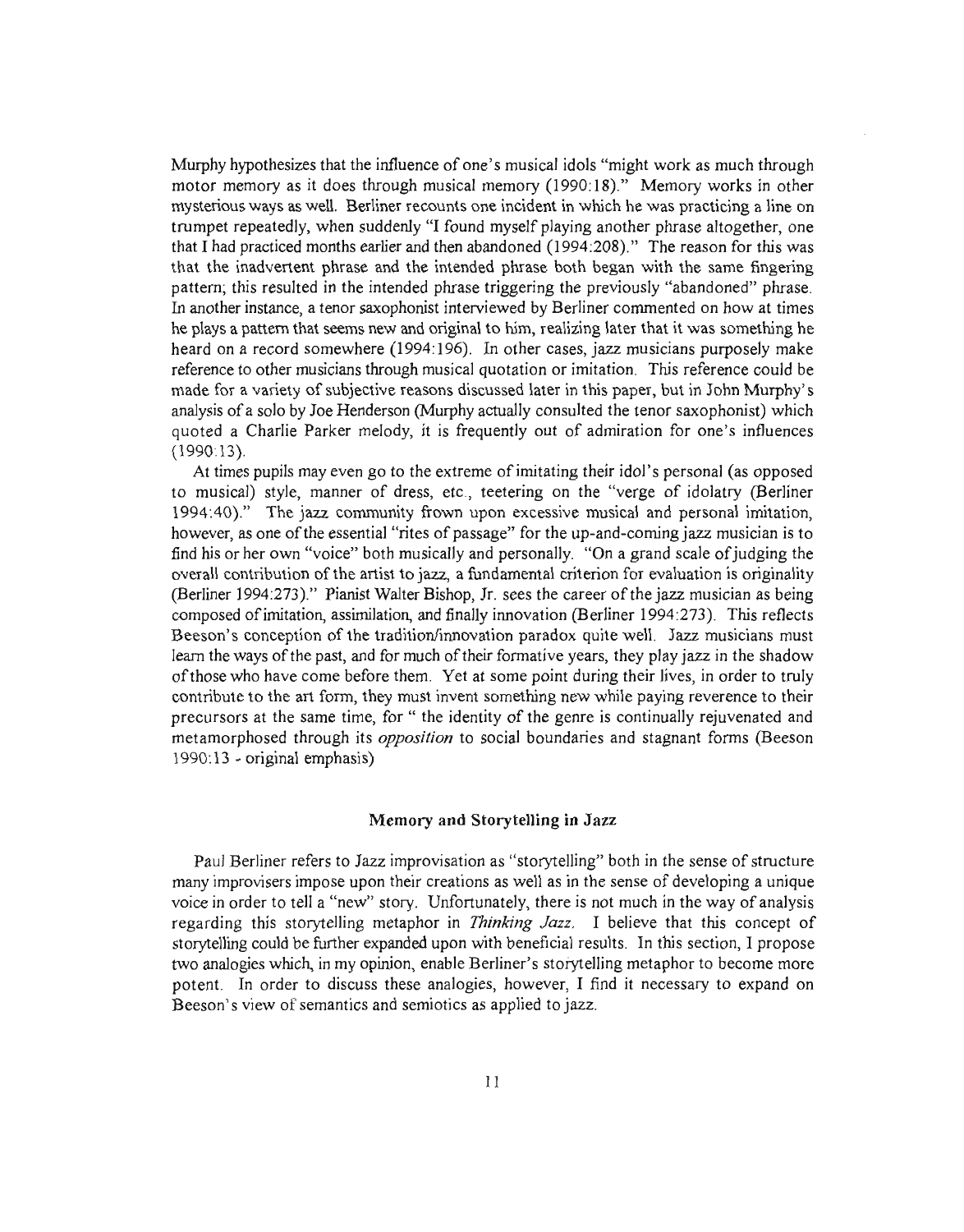Though in the past attempts at applying semantic and semiotic theories and methodologies to music have been a very confusing matter fraught with various entanglements, Ann Beeson has taken a very simple, straightforward approach to the application of these theories and methodologies to jazz. Though perhaps many would refer to it as lacking originality, evasive and avoiding the question of "what music means" altogether (for example see Swain 1996: 136), Beeson states" jazz 'tells a story' about itself; self-reflectivity is an integral part of the genre  $(1990:1)$ ." This concept of the self-referentiality of jazz, although it could be sen as too simplistic by some, provides a topic for the "storytellers" to tell a story about. Granted, all jazz musicians when they improvise are likely attempting to commurucate more than simply ''I'm playing jazz" to the listener, but the meaning created by the listener could be (and I would venture usually is) quite different from the intended message. Hence, Miles Davis could very well have been thinking of "autumn time, the falling leaves, the end of something, remembrance, and pathos (Chuck Israels as quoted in Berliner 1994:414)" when he played "Autumn Leaves," and the music may have actually provoked some of the same thoughts in the audience. For the majority of the participants in the musical event, however, the music surely evoked other unrelated subjective thoughts.

One thing "Autumn Leaves" does evoke in the minds ofthe participants is memories of performances heard previously. For those who are familiar with "Autumn Leaves," the music most likely evokes other musicians' rendition ofthe piece, both inside and outside the jazz genre; the song's lyrics; one's state of mind or environment during the last listening period; and/or many other possibilities. For those who have not heard the song previously, perhaps, the music reminds them of similar melodic lines within other pieces, abstract emotions, and/or other ideas and feelings. The main point is that by interacting with the memories of all participants in the activity, jazz does indeed recount its history with each performance. It does this by referring to musical and extra musical contexts of past musical events both inside and outside the "category" of jazz (Monson 1994:292-293; Walser 1993:350-351; Beeson 1990:4-6).

I consider the work ofMary Nooter Roberts and Allen Roberts regarding the mnemonic systems of the Luba peoples of southeastern Zaire (Republic of Congo) as a useful aid in conceptualizing the role memory plays in jazz improvisation. The Luba weave art and memory into mnemonic devices which are encoded with symbolic signs referring to narratives about the past (Vansina 1996: 12). Foremost among these mnemoruc devices is the *lukasa,* a small wooden board upon which beads and/or incised lines are embedded in the symbolic ways mentioned above. During certain Luba rituals, the *lukasa* is utilized "to teach neophytes about sacred lore, about culture heroes, clan migrations, and the introduction of sacred rule" as well as a multitude of other aspects which construct the history of Luba culture (Roberts 1996a:37).

Obviously for people other than musicians. "Sacred" is probably not a word that comes into mind when jazz "lore" is mentioned, nor do migrations and the like compose a very large part ofthis lore. Nevertheless, the knowledge passed on from the elder to the younger jazz musician is deeply rooted in the collective memory of the jazz community. By collective memory I mean the total sum of the subjective memories possessed by individuals sharing a common musical heritage. In many cases, important past musical event may "overlap" in the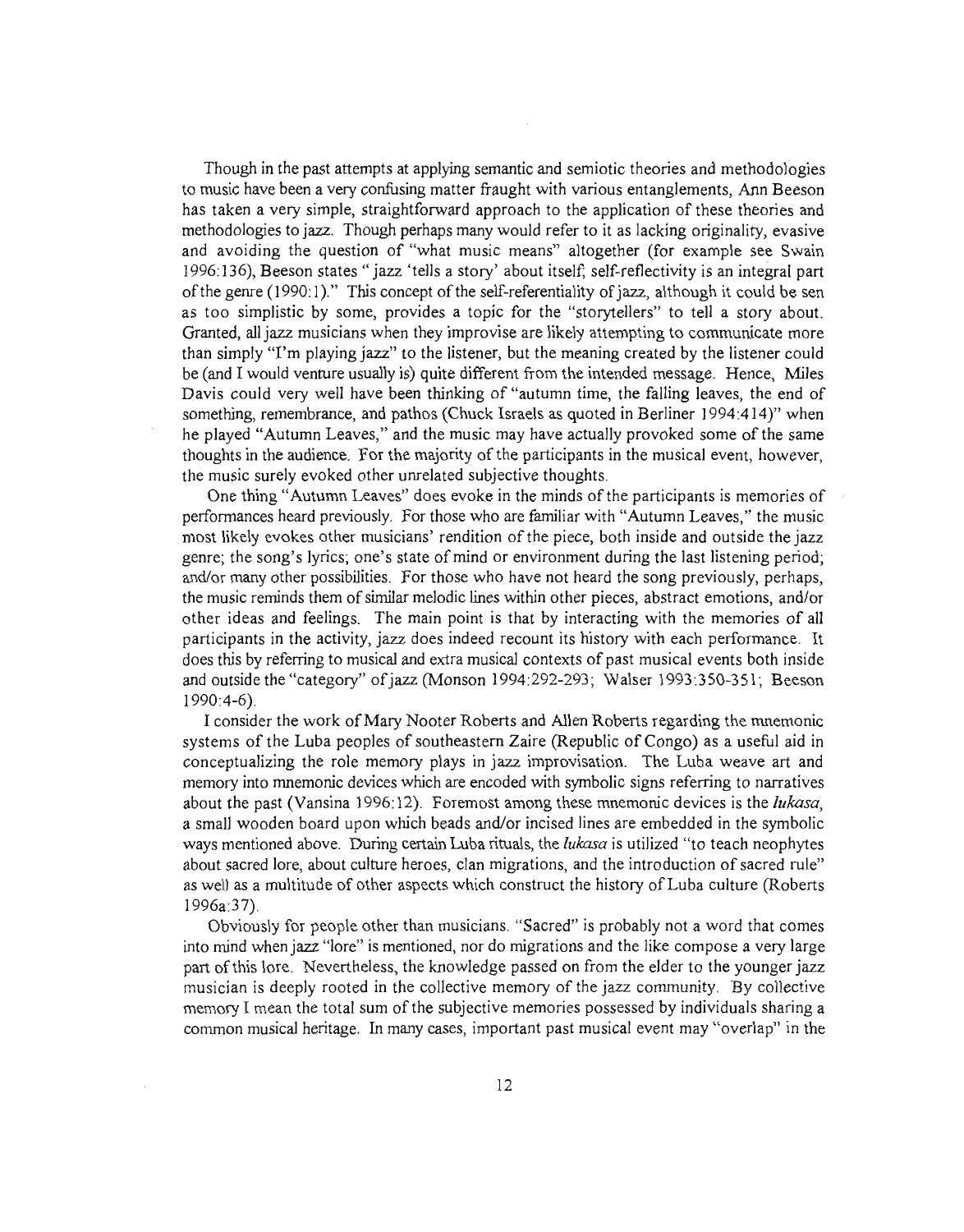subjective memories of many people. Though these "overlapping" memories may vary slightly in detail from person to person, they do form a sense of shared history which may assist in binding a group together. When a teacher demands that a novice memorize every nuance of an "important" Charlie Parker solo in order to achieve that "intimate union" with one's precursors, that solo may become incorporated into his or her style and etched into his or her memory forever. What may not be quite as evident is that the influence of Lester Young, whom Charlie Parker idolized as a youth, is also etched into the mind of the novice. Lester Young's idols too, are there - if only faintly. If the novice then successfully negotiates the tradition/innovation paradox and creates something he is remembered for in the collective memory of jazz community, perhaps someone will someday memorize his or her solos. With these solos, those of Charlie Parker and Lester Young will be carried on as well.

This line of influences is also recognized by the jazz audience. If someone hears "a little bit of John Coltrane" in Branford Marsalis, it is due to the self-referentiality of jazz that such connections are made. Writing about the dream narratives perfonned by the Xavante of central Brazil, anthropologist Laura Graham states: "through movements and sounds ofthese expressive fonns, participants create and affinn their links to those who have performed them in the past. Performance thus engenders a subjective sense of continuity (1995 :6)." In this same manner, jazz musicians' improvisations created in the real-time of the present maintain a sense of continuity with the past.

Despite this continuity with the past, the Luba and the Xavante refuse to allow their performances - be they memory or dream - to stagnate in past traditions. The tradition/innovation paradox seems to be quite common as an evaluative criteria for perfonnance. "Memory is active, always in the present, and a construction, transaction, and negotiation, as opposed to a reproduction (Roberts 1996a:29)."

Mnemonics also playa role in jazz improvisation. "Mnemonic devices organize and encode information to make it more memorable (Roberts 1996a:86)," and thus it is easy to understand why such a device may be valuable to the jazz musician. In jazz, mnemonic devices take form in the musicians' instruments themselves. Studying their instruments, "students conceptualize the successive sound clusters of harmonic fonns as mapped out in particular positions on instruments and as visual images of abstract designs whose colors and tints may represent different shadings ofhannonic tension (Berliner 1994:72)." As would follow, the traditional solos and pieces of music young musicians' attempt to memorize "verbatim" are applied to these harmonic "maps" and abstract designs.

As was demonstrated by an earlier example, this action of musical recall may be either voluntary or involuntary for the perfonner. Berliner's anecdote of inserting an unanticipated phrase into a solo he was practicing is an example of involuntary "quoting" from a past musical event. The fingerings for the intended an involuntary phrases landed closely together on Berliner's harmonic map, and therefore the attempt to perform one phrase involuntarily triggered memories of the other.

The remembrance of past musical occurrence, however, does not have to be involuntary. At times the improviser may be "toying" with ideas and making connections between the "visual images...that mediate between the subject of memory and the person who wishes to remember (Roberts 1996b:86)." Berliner has found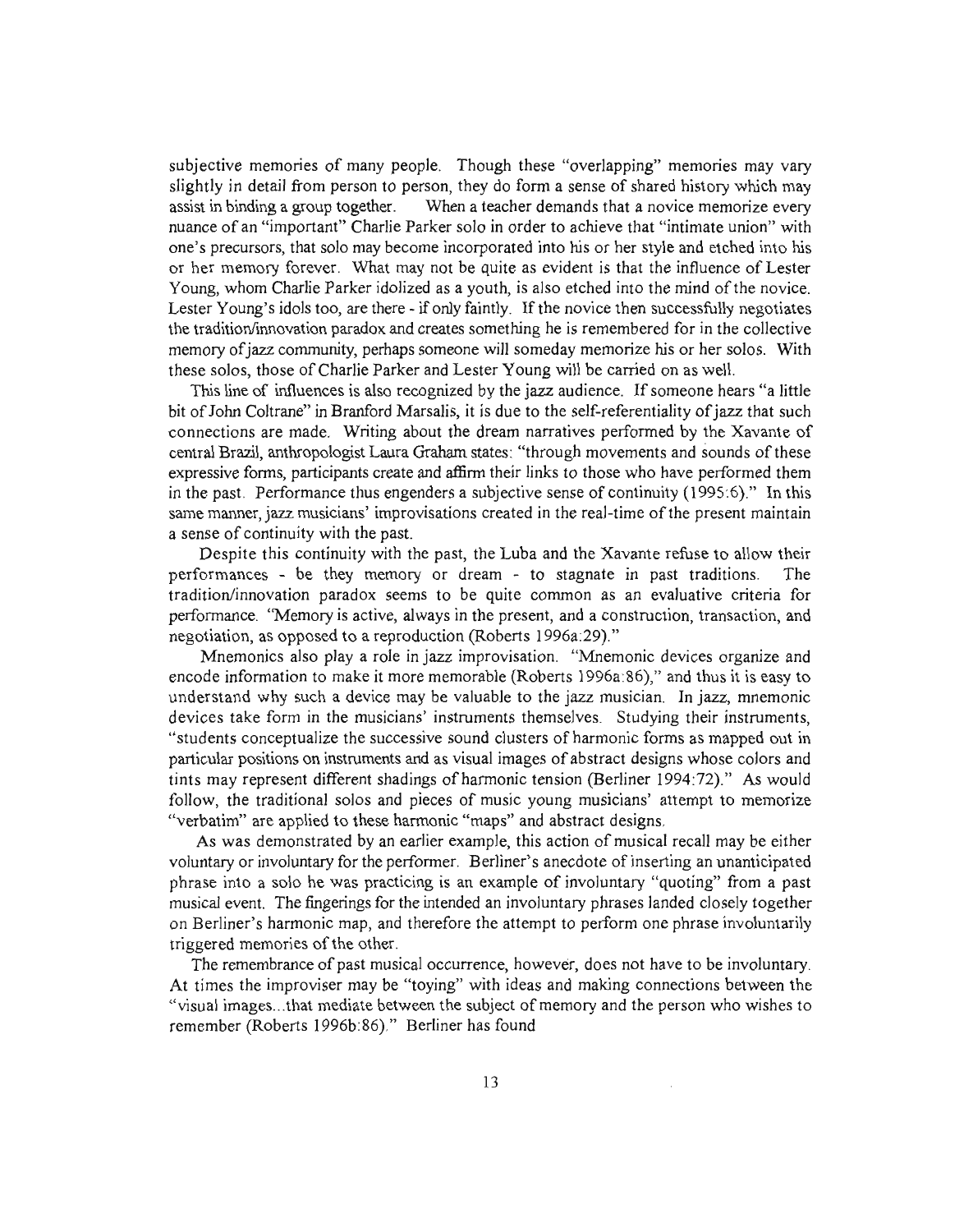"The experience of negotiating through the ever-changing patterns [chords, contexts, etc.] around them from the perspective of their personal structural maps is a rich and dynamic one for improvisers. It potentially involves the imaginative play of sounds, physical gestures, colorful shapes, and abstract symbols, whose gestalt creates the impression of perpetual movement through a multidimensional realm (1994:93)."

As an addition to Berliner's list of phenomena that influence the improviser's imaginative play, I would add language - specifically the titles and lyrics of songs. I think it very likely that Berliner would grant this due to the many examples in his book (see for example page 176, 233, 312, 427) which focus on the way musical quotations are used to convey meaning to the listener. These quotations achieve this communication by indexically referring to the titles, lyrics, previous performers, and other ideas dependent upon the context of past performances. For example, George Coleman once concluded a solo in the song "You Don't Know What Love Is" by quoting the theme from John Coltrane's "A Love Supreme" (Berliner 1994: 195). Obviously, Coleman was making a connection between the concepts of love each song evoked in his mind.

Each jazz musician's mnemonic conception of his or her instrument undoubtedly varies from individual to individual. Because of the very subjective memories and mnemonic systems of each performer, the audience can hardly be expected to follow the connections being made in the same way the improviser conceives them. In order for the improviser's use of mnemonics and jazz sel-referentiality to past musical events as meaningful to others, there must be a common heritage shared musically. "Theoretically almost any musical detail or composite thereof could convey a reference, so long as a community of interpreters [including] both performers and audience] can recognize the continuity...For a sonic detail becomes socially meaningful and actionable only in an at least partially shared context of use (Monson 1994:305)." In other words, without a group sharing common memories of past musical events, the improviser's "stories" will fall upon ears which cannot comprehend them because the listener cannot relate to past performances.

Up to this point I have considered much regarding "tradition" and very little on "innovation." Nevertheless, "memory is always now (Roberts 1996:29)," and by placing bits and pieces of the past into the context of the present, something new is indeed created. It is in this way that the improviser creates along the fine line between tradition and innovation, and clearly it must be a difficult path to follow. Extremely innovative jazz "can never be truly popular with a mass audience (Salamone 1988: 100)," because it is considered as making a leap which breaks the continuity of the tradition. Similarly, as was mentioned earlier, the jazz community frowns upon those who only reproduce the past and allows jazz to stagnate. Therefore, an important component ofremembering *isforgetting* (Roberts 1996a:44).

The pressures ofthe tradition/innovation paradox during improvisatory performances in jazz create a very collage-like, personal recollection ofthe genre's history. Considering the combination of the processes that entail creating something considered "new", voluntary or involuntary remembering and inserting parts of "old" musical material; forgetting other musical material; and making connections between all of these things while perpetually moving through the "multidimensional music realm" mentioned above; it is easy to understand how the improviser's recounting of past musical events is such a subjective, surrealistic one.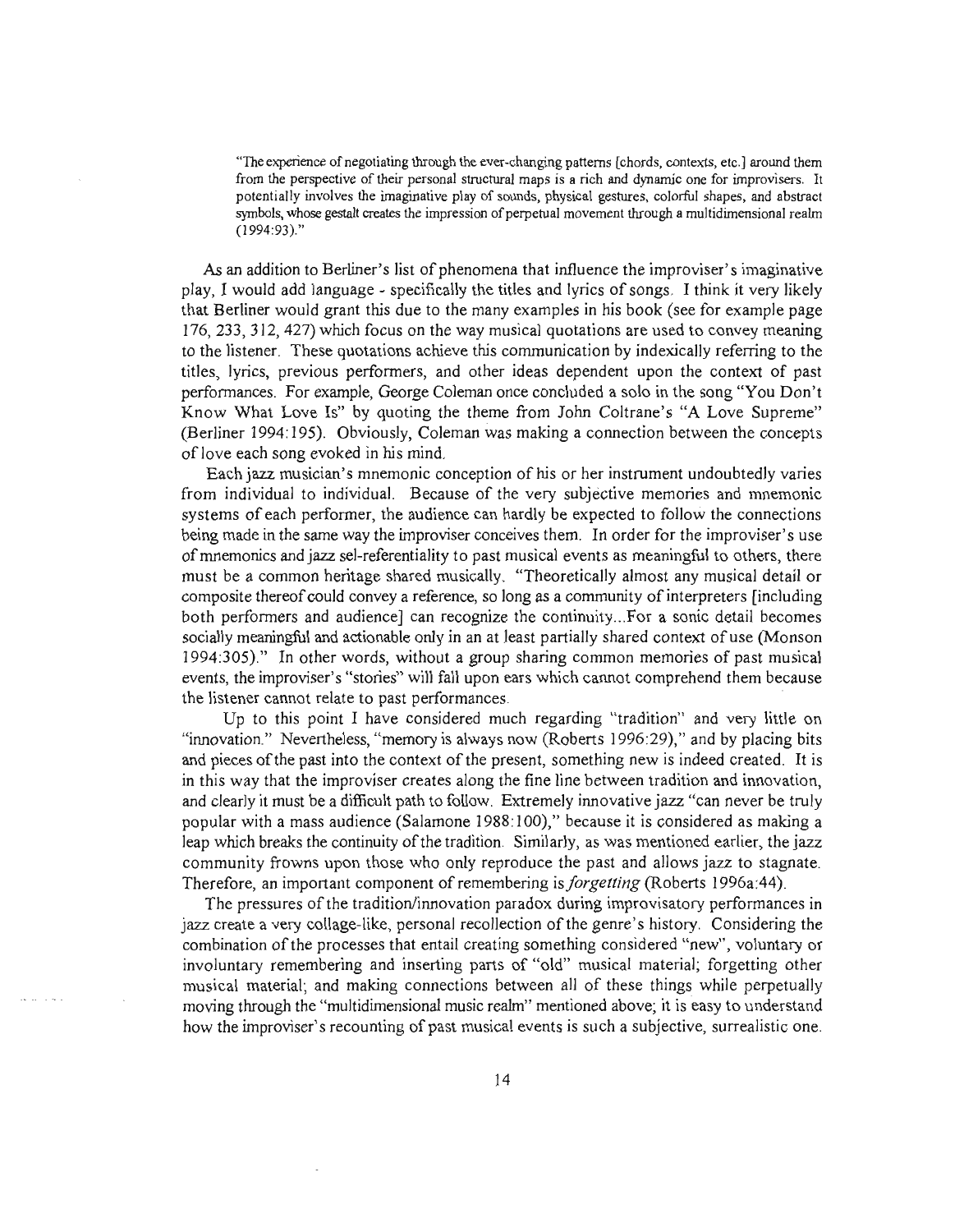Despite the surrealism, if the "community of interpreters" is able to either pick out even a few of the references the improviser makes, make their own, and understand how their references might relate to the completely innovative portions of the improvisation; then even though the audience's understanding may differ from the improviser's intention, the "solo" becomes socially meaningful. Continuity with the past is established while something entirely new is created.

#### **Collective Memory and Collective Improvisation**

Though the comparisons I have made between jazz musicians and both the Luba and Xavante are hopefully enlightening, there are differences between all three peoples, as one would very well expect there should be. Having established the analogies which illustrate my ideas on how anthropological conceptions of performance and memory relate to jazz, I will now depart from these comparisons in order to focus on some ofthe unique characteristics of jazz.

In the previous section, I demonstrated how the individual performance which utilizes the subjective memory of the "soloist" is able to stimulate the collective memory of the jazz community by achieving a sense of continuity with the past. Jazz improvisation, however, is not the performance of one individual, it is a very interactive performance between or among the participants in the event. The participants include all members ofthe group performing as well as the audience. Due to this process in which "performers and audiences mutually share and create meaning (Salamone 1988:99)," jazz os a "collective improvisation" in the broadest sense.

Audiences influence the directions improvisations take with their behavior. Applause, shouts of praise, swaying, nodding, dancing, etc. greatly encourage performers while silent indifference, talking, and general acts of disrespect hinder performers (Berliner 1994:456- 458). The "vibe" of the venue in which the performance occurs depends mainly upon audience, although performers' attitudes do certainly have an effect on the atmosphere ofthe performance.

In the topics addressed in this paper, the way in which performers collectively create music together is slightly more significant that the audience's contribution, and therefore I shall discuss these at greater length. Although the word "solo" is used very frequently in jazz, the "soloist" is actually always the entire group - at least those playing at any given moment. In a study done on group jazz performances, communication studies researchers David Bastien and Todd Hostager analyzed the organizational structure and forms of communication used by a quartet playing together for the first time.. The researchers concluded that "individual invention is embedded in a collective context and is inseparable from the inventive and integrative activity of the entire group...greatness [of certain musicians] in jazz resulted from a constellation of cooperatively improvising artists (1988:599-600)."

Taking this study into account, the subjective improvisation of the individual "soloist" is not independent of the "accompanist" providing the cyclical foundation for the solo.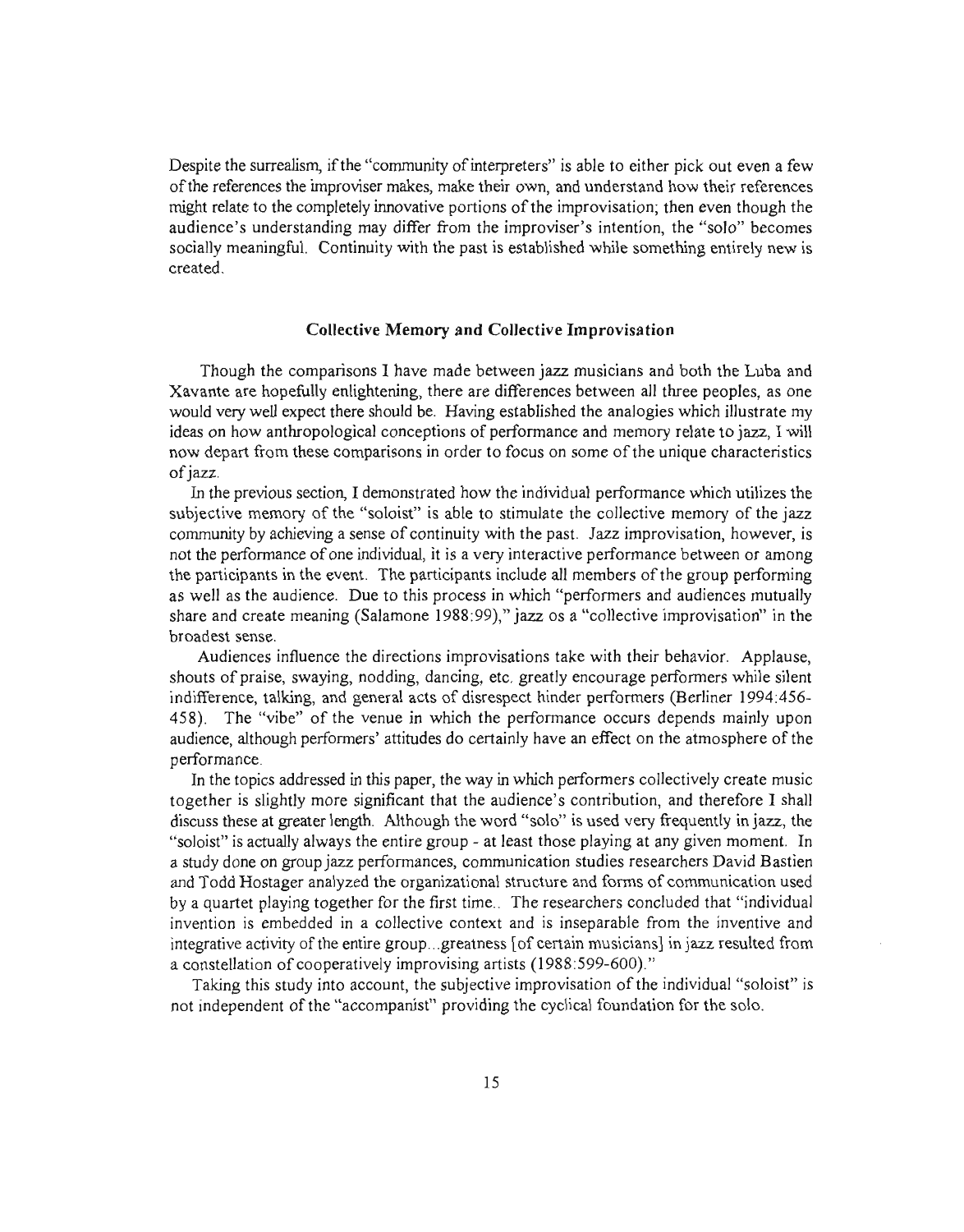Furthermore, the accompanists, too , are influenced by the soloist as well as other accompanists. For the individual performer, this interdependency creates a web of references not only to memories ofthe past, but also to musicians playing alongside the individual in the present. These musicians, though, are prey to the tradition/innovation paradox as well, and therefore they may be referring to past musical events while creating new ideas. Monson terms this concept of collective interplay "intermusicality (1994:307)," and give an excellent example of group intermusicality. In a performance by drummer Ralph Peterson, Jr.'s Trio, the pianist played the beginning of a motif which reminded Peterson of a phrase frequently played by legendary jazzman Art Blakey. Peterson then rhythmically finished the phrase as he remembered it. Peterson's response then evoked the riff from Dizzy Gillespie's "Salt Peanuts" in the mind of the pianist who began to work that melody into his improvisation/accompaniment (Monson 1994:307-308). Peterson remarked to Monson:

A lot oftimes when you get into a musical conversation, one person in the group will state an idea or the beginning of an idea and another person will complete the idea or their interpretation ofthe same idea. , how they hear it. So the conversation happens in fragments and comes from different parts, different voices (ibid. 308).

In a way then, the performing musicians' memories taken together collectively, influence the individual improvisations created through each participant's own melodies, mnemonic system, and "the imaginative play" within personal structural maps (Berliner 1994:93)." - all of which are constantly called upon as the individual negotiates between tradition and innovation. The individual improvisations then, together with the collective improvisation of the group, allow a chain of associations to be set off "that engage[s] the listener and unite[s] him or her with a community of other individuals who share a similar musical point of view (Monson 1994:303)." I would suggest that this "similar musical point of view" is fueled by a collective memory of past musical events. Thus the collective memory of the jazz community is kept "alive" through the genre's self-referentiality manifested in the improvisatory performances of the present.

### **Conclusion**

The subtitle of Paul Berliner's *Thinking in Jazz* is "The Infinite Art of Improvisation" and I find this phrase very fitting for the issues discussed in this paper as well. The infinite cycle I have describe may be too similar to the question of the chicken and the egg to be explained with any sort of starting point. Nevertheless, perhaps it can be summarized as follows: an individual musician negotiating the tradition/innovation paradox contributes in some way (or ways) to jazz; these contributions are subsequently assimilates into the collective memory of the jazz community; the important aspects of the community's collective memory are then imparted to young musicians who use these past musical events to shape their contributions to jazz, and so on.

Every young musician carries his or her own notions of the past, yet during improvisation, young musicians are influenced by other musicians' subjective ideas and memories which are made known in the "musical conversations" of group performances. These musical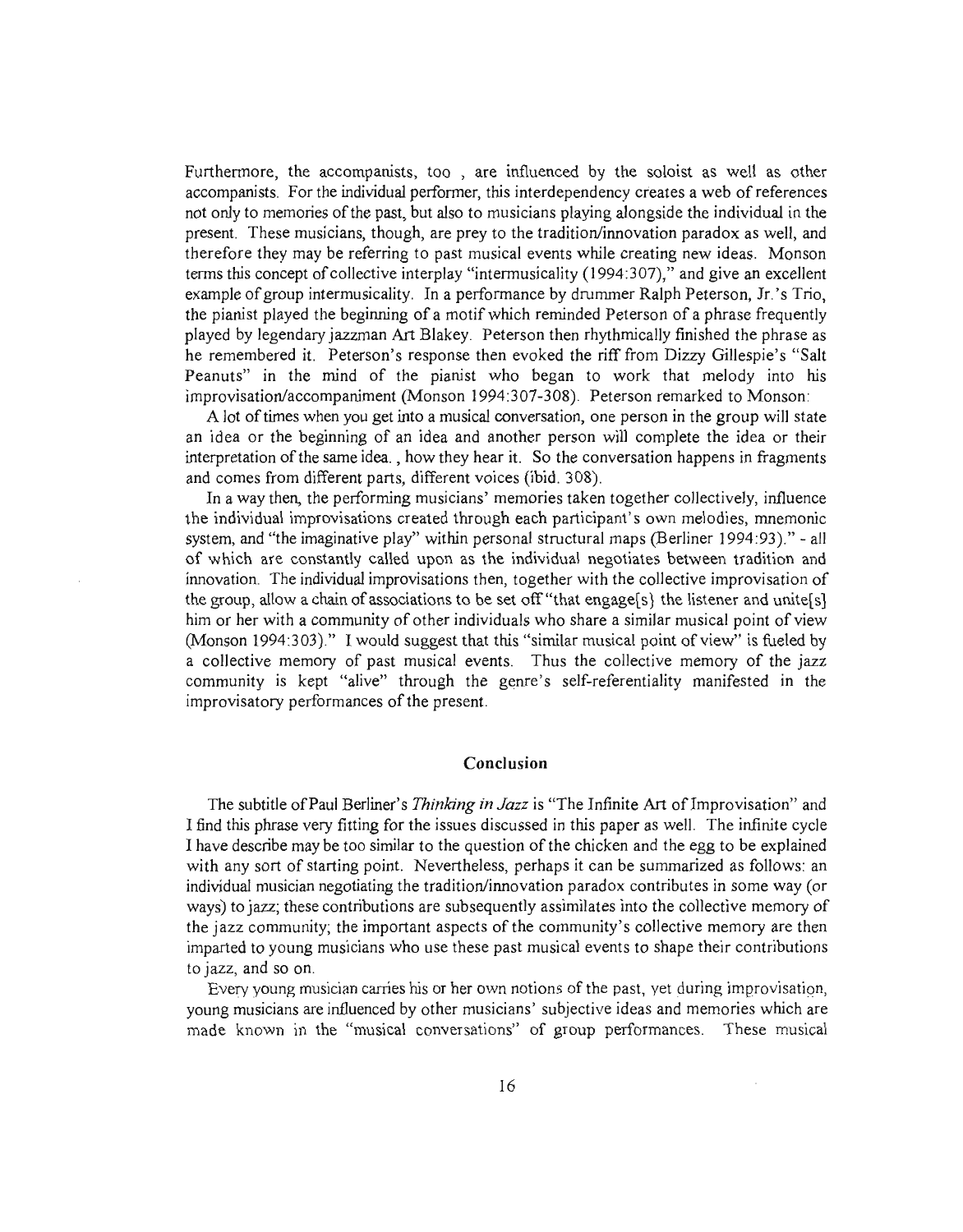conversations could be seen as small portions of the collective memory made manifest during musical events to bot performers and audience. Granted, these are the memories which constitute less than the total collective memory, yet more than that of a single individual. Hence, part of the collective memory (albeit a minute part) is constantly creating "new" past musical events that may find a place in the larger community's memory along with other wellknown past events which "overlap" in the minds of many people. Other events may be forgotten. Whatever the case may be, improvisation is the process by which the cycle both retains its continuity and rolls onward, infinitely.

# **References Cited**

| Bastien, S.T. and T.J. Hostager |                                                                                                                                                                                                      |  |
|---------------------------------|------------------------------------------------------------------------------------------------------------------------------------------------------------------------------------------------------|--|
| 1988                            | Jazz as a Process of Organizational Innovation. Communication Research 15:582-602.                                                                                                                   |  |
| Beeson, A.                      |                                                                                                                                                                                                      |  |
| 1990                            | Quoting Tunes: Narrative Features in Jazz. Collectanea 1:1-15.                                                                                                                                       |  |
| Berliner, P.F.                  |                                                                                                                                                                                                      |  |
| 1994                            | Thinking Jazz: The Infinite Art of Improvisation. Chicago: The University of Chicago<br>Press.                                                                                                       |  |
| Brothers, T.                    |                                                                                                                                                                                                      |  |
| 1994                            | Solo and Cycle in African-American Jazz. The Musical Quarterly 78:479-509.                                                                                                                           |  |
| Graham. L.                      |                                                                                                                                                                                                      |  |
| 1995                            | Performing Dreams: Discourses of Immortality among the Xavante of Central Brazil.                                                                                                                    |  |
|                                 | Austin. Austin University Press.                                                                                                                                                                     |  |
| Monson, I.                      |                                                                                                                                                                                                      |  |
| 1994                            | Doubleness and Jazz Improvisation: Irony, Parody, and Ethnomusicology. Critical<br>Inquiry 20:283-313.                                                                                               |  |
| Murphy, J.P.                    |                                                                                                                                                                                                      |  |
| 1990                            | Jazz Improvisation: The Joy of Influence. The Black Perspective in Music 18:7-19.                                                                                                                    |  |
| Roberts, MN and A. Roberts      |                                                                                                                                                                                                      |  |
|                                 | 1996a Introduction: Audacities of Memory, In: Memory: Luba Art and the Making of History.<br>M.N. Roberts and A. Roberts, eds. Pp 17-47. Munich: Prestel for the Museum for<br>African Art, New York |  |
| 1996b                           | Body Memory. In: Memory: Luba Art and the Making of History. M.N. Roberts and<br>A. Roberts, eds. Pp 85-91, 98-115. Munich: Prestel for the Museum for African Art,<br>New York.                     |  |
| Salamone, F.A.                  |                                                                                                                                                                                                      |  |
| 1988                            | The Ritual of Jazz Performance. Play and Culture 1:85-104.                                                                                                                                           |  |
| Such, D.G.                      |                                                                                                                                                                                                      |  |
| 1993                            | Avant-garde Jazz Musicians: Performing "Out There." Iowa City: University of Iowa<br>Press.                                                                                                          |  |